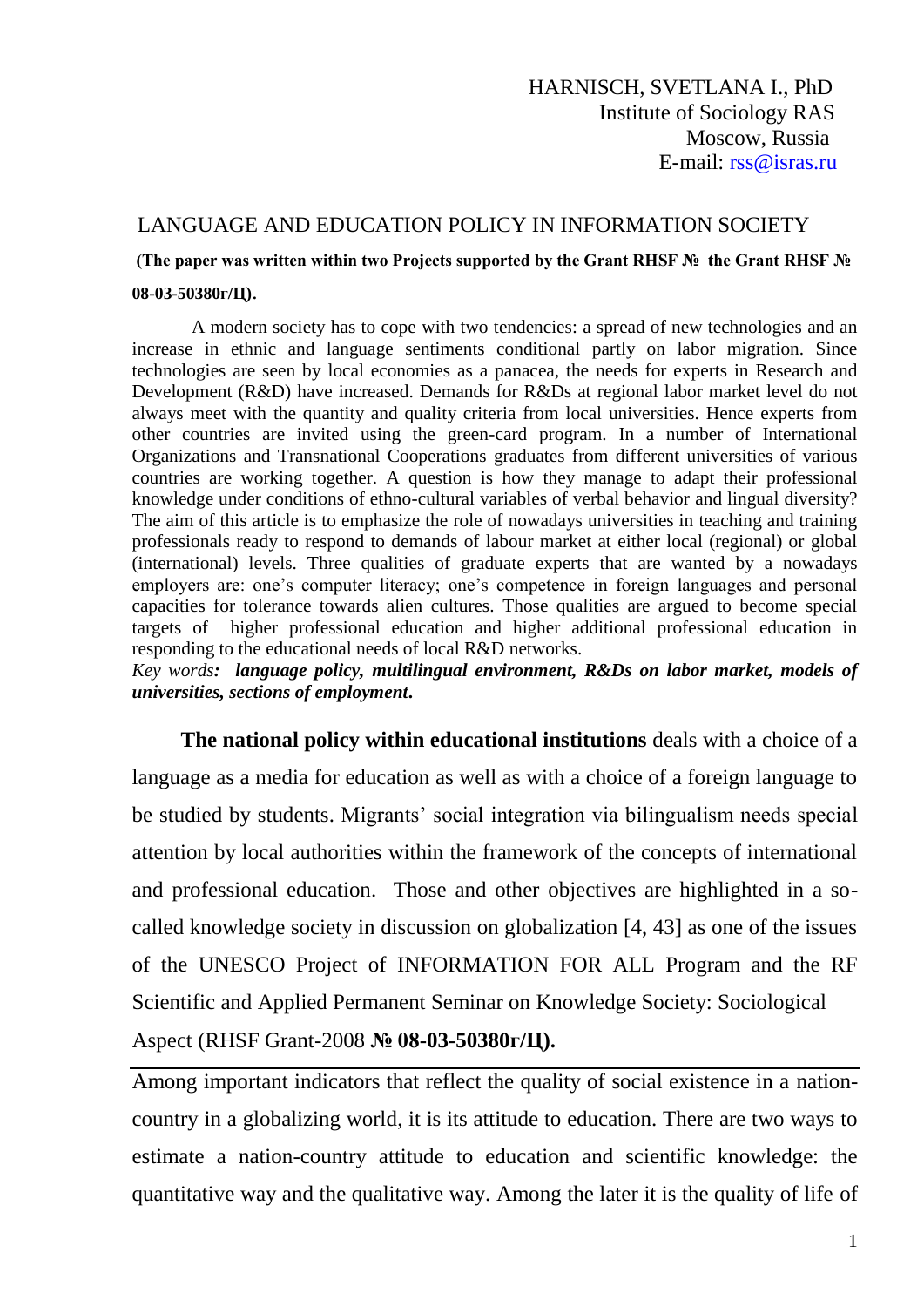population is an indicator of the both forms of knowledge shared by a nation-state, i, e, scientific elaboration and public awareness about know-how, know-why and know-what. Among the former it is mostly the statistic data on (a) a nation's government expenses on education and fundamental sciences that signify the level of national attitudes towards education in a given nation-country. Even if private enterprises can invest much more money than governmental programs into education and sciences, it is not due to occasional private charities but due to regular governmental support that educational institutions, from kindergarten to graduate students, can evolve, exist and survive.

 A look at available data indicates that public expense as a share of gross national product (GNP) in modern Russia is rather low (3, 6%) as compared with Germany (4, 5%), USA (4, 8%), Canada (5, 4%) and France (5, 8%). Looking into the past of the former USSR one should be surprised that in the 1950s and 1960s years, when the country was to restore its economy after a complete destruction done by the Second World War, for education and sciences was given somewhat between 13 and 15% of the GNP. The idea behind was that through proper education the future generations would be capable to contribute more into knowledge as a fundamental basis for economy, ecology and education. Money invested into education of children would come out as national heritage and economic prosperity – that was the motto of the time and tide. As a result the success of Russian sciences in the 1960s was obvious.

 Russia is an education-oriented country with high intellectual potential. According to the UN annual reports on Human Development Index (HDI) even if USA is ahead of Russia in secondary (95%) and tertiary (73%) education, the ratio of those in primary and higher education to total number of population is much higher in Russia than in USA Since education reflects scientific achievements and meets the social demands of its labor market needs, it is no wonder that knowledge has become a commodity [3, 81] and makes educational services a profitable enterprise. There are about 60 non-state higher educational institutions per 100 State ones currently in Russia. This can be good for universities and for students whose parents can pay for their education. But it can be not very good for students from families with low-levels of income. The governmental scholarship for a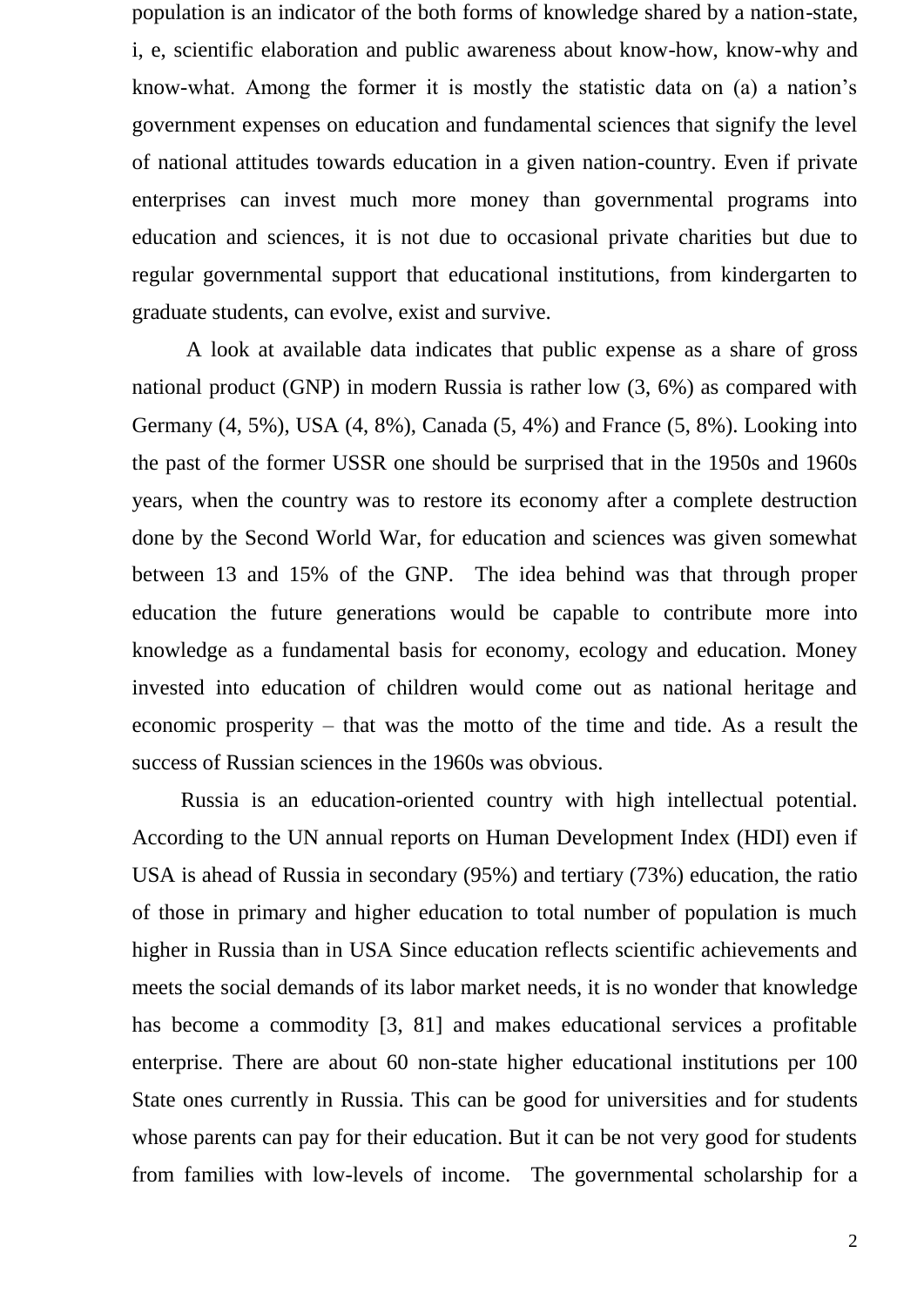student of a professional institute (college) is about 20 Euro a month. It is 30 Euro a month for a student of University. A graduate student is paid 90 Euro a month. It is too small amount for living. That is why Russian students prefer to study abroad with a scholarship from other countries universities. The system of providing scholarship for students by national and/or transnational cooperation is based on agreements between fundamental sciences (the national Academies and Universities) and industrial entertainments (the national and private industrial cooperations).

 Scholarship from foreign companies has been recently introduced in Russia. And it requires its elaboration as business and social management between universities, sciences and industries. There are a few projects dealing with it. But in general there is an increase in a number of foreign students in universities of Europe, USA and in Russia. It is connected with the 'Bologna processes'. The later is a key-word used to notify all recent changes and reforms in higher school and professional education in Russian Federation.

 Since Russia has joined the Bologna agreement and accepted all reforms connected with the introduction of European education standards the needs of students in relation to foreign language learning when they are educated in other countries have been recognized. While learning abroad students become familiar with foreign languages and learn to face cultural diversity with more tolerant views. Education policy in a state with heterogeneous cultural traditions faces rather controversial problems as it warrants the human rights of all citizens to be educated in their native language and warrants the enhancement of integration with residents of a country which is different from their national, ethnic, religious and social affiliation. Today more than eighty five languages are taught at schools in Russia. Fifty six indigenous languages are used in Russian local radio broadcasting; Sixty nine languages are used in regional TV-broadcasting which would indicate that future employees, to be expert in those languages, will need to be educated to a certain level in educational institutions [2].

# **Three aspects of the national policy in education**.

**1) Instrumental or organizational aspect**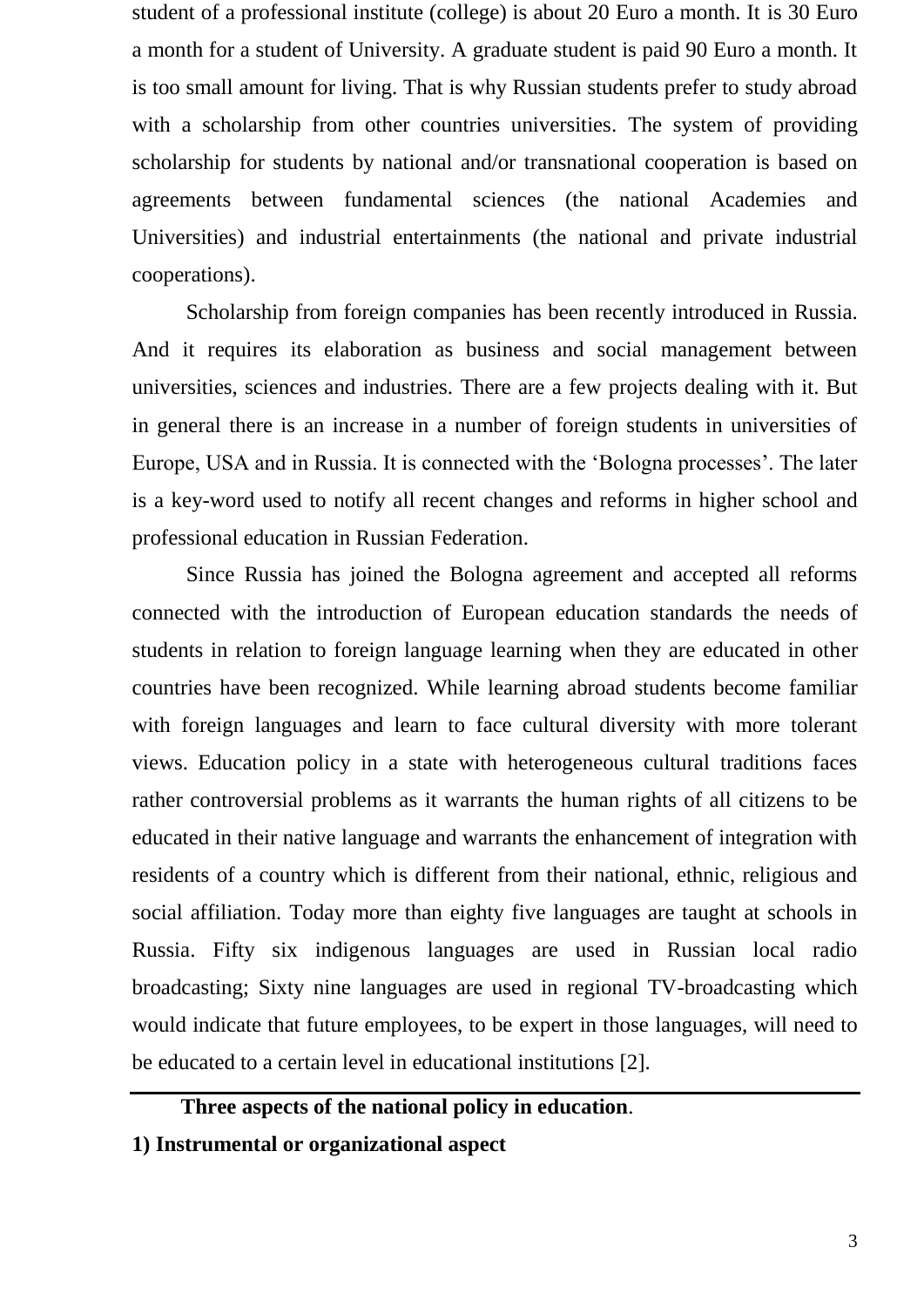In dealing with the routine organization and experience of education, one of the issues is a choice of a language for higher educational institutions under conditions where several languages are used as an official and/or semi-official instruments in the education of students at the initial and secondary levels of education, such as in states with multiethnic population, e.g. India. In a modern nation-state a commonality of linguistic understanding is problematic, due to labour migration, in the professional work place.

 For example, Russia is also a multiethnic state with its long traditions of cross-cultural communication. The Law "On education" of the Constitution of Russian Federation [CRF] (10.6.1992, No. 3266-1) points out the general principles of education and provides for "protection and development of national culture and regional cultural traditions" under conditions of a multi-cultural state [CRF, Article 14]. It declares Russian a state language [CRF, Article 68] in Russian Federation and gives rights to regions to use other languages as official ones as well as Russian. The Law "On languages of peoples of Russian Federation" CRF, 11. 12, 2002, No 165-2] warrants equal rights to national languages in Russian Federation (RF). The legislation of RF on use of ethnic minority languages in public areas fulfils the international standards. However, this needs some improvement of the legal terms of social practice of educational institutions in regions of Russia. The needs to expand regional institutions for education in native languages include a spread of the distance learning programs via Internet and mass media [5].

## 2) **The substantial aspect**

 This deals with the content and curricula of educative institutions at different levels of education. The problem of the unification of those programs that exist in Universities of various countries is a complicated one. On the one hand it seems very attractive idea to unify those programs especially with a view of possible perspectives of student exchange and exchange of experts from different universities within the framework of Bologna processes. But on the other hand it can lead to a loss of traditions developed by European, American and Asian institutions of higher professional education. This idea is not supported by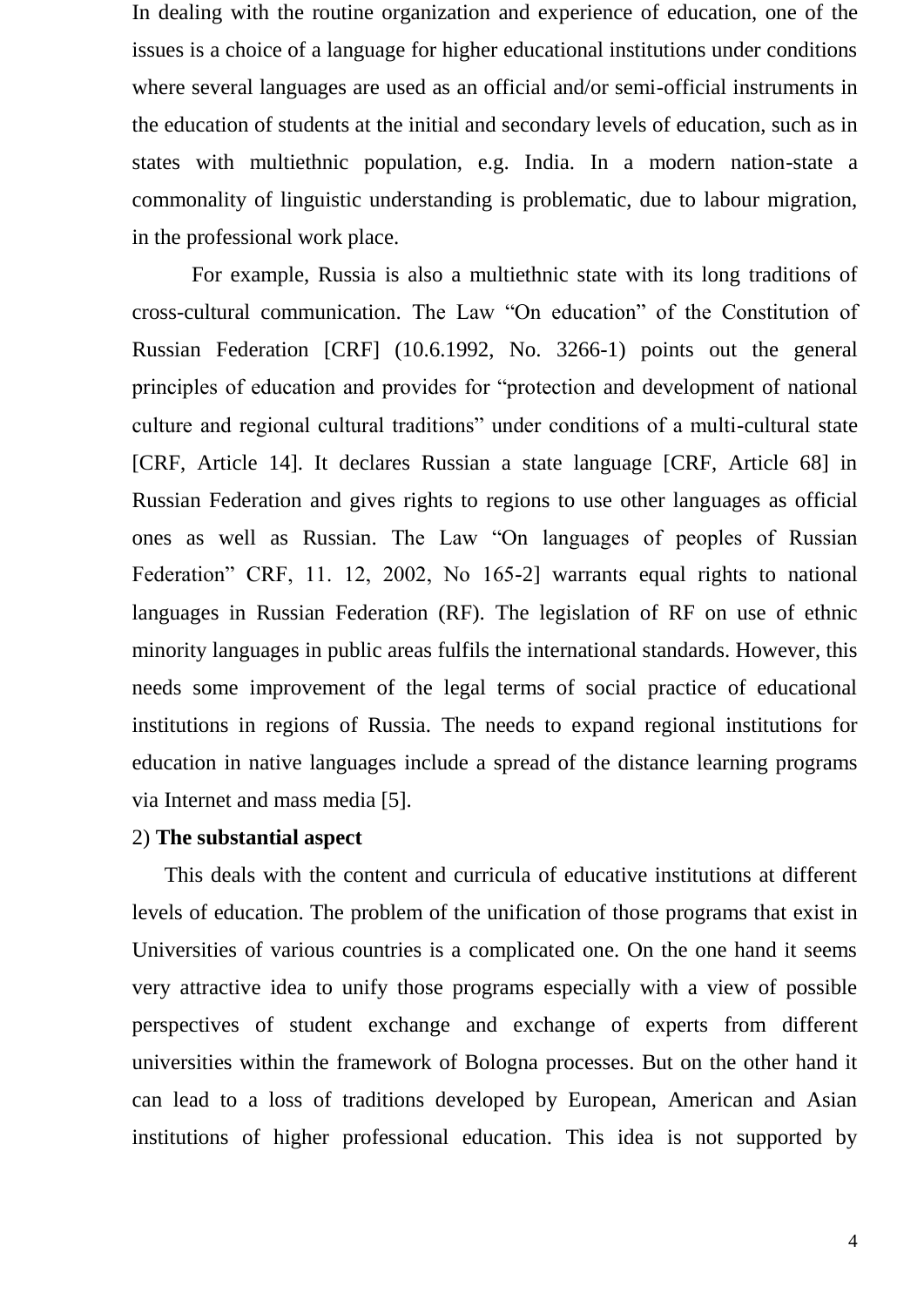Universities on the whole. But there are attempts to coordinate the levels of education as the standards more or less universal for various countries.

 Thus, there are recognized five levels of education: the primary (Level 1), the secondary (Level 2) and the vocational levels to higher (Level 3) and post-graduate education (Level 4). The tertiary education (Level 5) is for those who need additional higher professional qualifications. In order to improve one's career one is to have got additional higher professional education either at university or at college or institute. A number of people with two higher professional educations is high in modern technologized countries. Thus, among persons with higher education in Russia there are 54, 0% that have two professional educations. A number of persons with two higher professional educations in Canada is 41, 6% of a total number of educated persons. 28, 3% of all persons with higher professional education in USA have also two professional higher education (See the Table 1).

 **THE TABLE 1**

Percentage Share of People Aged 25-64 with Tertiary Education. Based on: The 2002 National Census in Russia (http:/[/www.gks.ru/](http://www.gks.ru/)perepis/osn\_itog.htm) & Education at a Glance. Paris: OECD, 2003, tab. A3.

| <b>Countries</b> | A number of persons with two higher        | A number of persons          | A number of persons (%) who have     |
|------------------|--------------------------------------------|------------------------------|--------------------------------------|
|                  | educations (Level 5 & 6) as a whole $(\%)$ | (%) who have second special  | additional<br>professional<br>second |
|                  | among the whole number of people with      | higher additional educations | additional education (Level 5A and   |
|                  | higher education                           | (Level 5B and Level 6)       | Level $6)$                           |
| Russia           | 54,0                                       | 33, 5,%                      | 20,6                                 |
| Canada           | 41,6                                       |                              |                                      |
| <b>USA</b>       | 28,3                                       |                              | $28.3$ (maximum)                     |
| Ireland          | 21,6                                       | $21.6$ (maximum)             |                                      |
| Turkey           | 8,9                                        |                              |                                      |
| Slovakia         |                                            | $0.6$ (minimum)              |                                      |
| Portugal         |                                            |                              | (minimum)                            |

**Notes:** The countries with the maximum and minimum numbers of persons with two educations (diplomas).

• The abbreviation OECD is for the Organization for Economic Cooperation & Development.

The abbreviation ISCED is for the International Standard Classification of Education

Usually the professional tertiary education (type 5A) is provided by the higher additional educational institutions (HEIs) or colleges. Special tertiary education is provided by the medium special educational institutions (MSEIs).

 **The third aspect is called here pragmatical.** It deals with the quality of education and with a number of professions required by society. Let us restrict the discussion and focus on the problem of language(s) choice as a means of instruction relative to the lingual diversity of students. Teaching native and foreign languages at different levels of education for students is problematic. There are special educational programs for children of migrant families. Thus, in the USA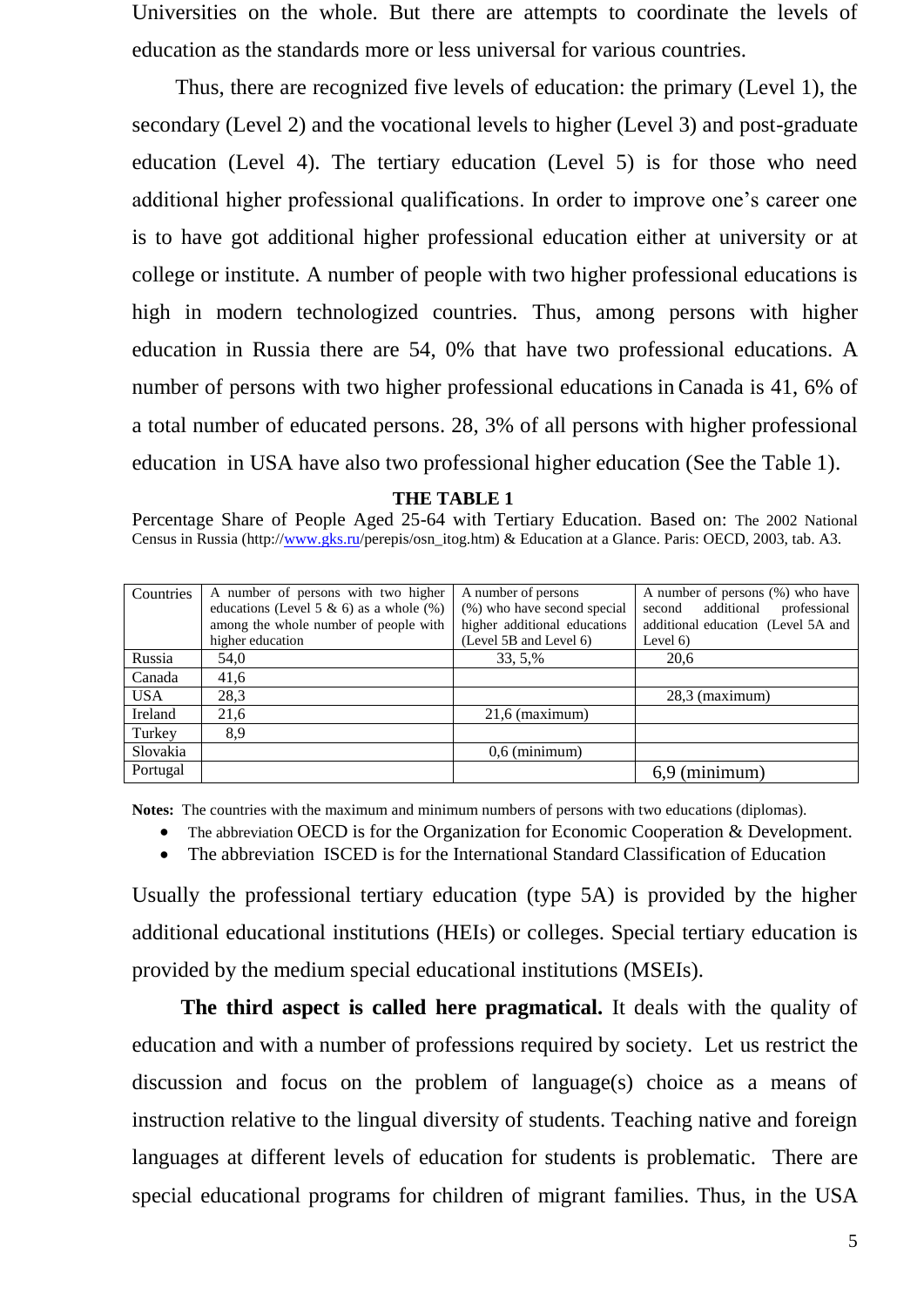there are programs of bilingual education [1] available for migrants and foreign students. Native languages of pupils e.g., Spanish (66%), Vietnamese (4%), Chinese (2%), etc. are used at levels of elementary and secondary education with a further shift to English at other levels [1, 7]. Under student exchange conditions and within the framework of the Bologna process, the need is emphasized for foreign language students to learn the mother tongue the country that they have come to be educated in. In 2002 at least 10,000 students from Russia went to study in the USA (48%), in Germany (21%), and in France (15%). Russian universities have again become attractive for foreign students too. Thus in 2004 circa 60,000 students from 14 New Independent States (NIS) came to study to Russia. In 2002 there were 60,000 students from Asian countries (34,000), Europe (6,000), Baltic countries (4,000), USA and Canada (2,000) in Russia. Most of the students who come to the universities of RF have to learn Russian in order to attend the lectures.

 One's choice of language as a means of professional discourse depends on one's access to scientific information and, obviously, is connected with the country in which such an expert has been educated. Being educated in one's native language R&Ds require knowledge of foreign language(s) for their professional needs and due to labour migration. It is possible to speak about a competition among languages of scientific knowledge in professional spheres.

 It is no wonder that English (with its coefficient 1, 6 of a potential link of international information about sciences) takes the first place as a link for an access to real and virtual storage and data-banks of human knowledge. But it might be a surprise for general population to learn that it is Russian (with the coefficient 3, 0), that follows English and keeps the second place as a link of information about natural and social sciences worldwide. The third place is occupied by Japanese (with the coefficient 3, 8). It is followed by with French  $(5, 6)$  and German  $(5, 9)$ taking fourth and fifth places accordingly [6, 51-52].

 The international university models (see: p.8 of this article) have not only inspirited certain traditions and scientific contributors but they have also introduced their own languages as a symbolic heritage of national knowledge. Under the umbrella of globalization, the concept of international education has been evolved as around **world civilization** in American educational programs after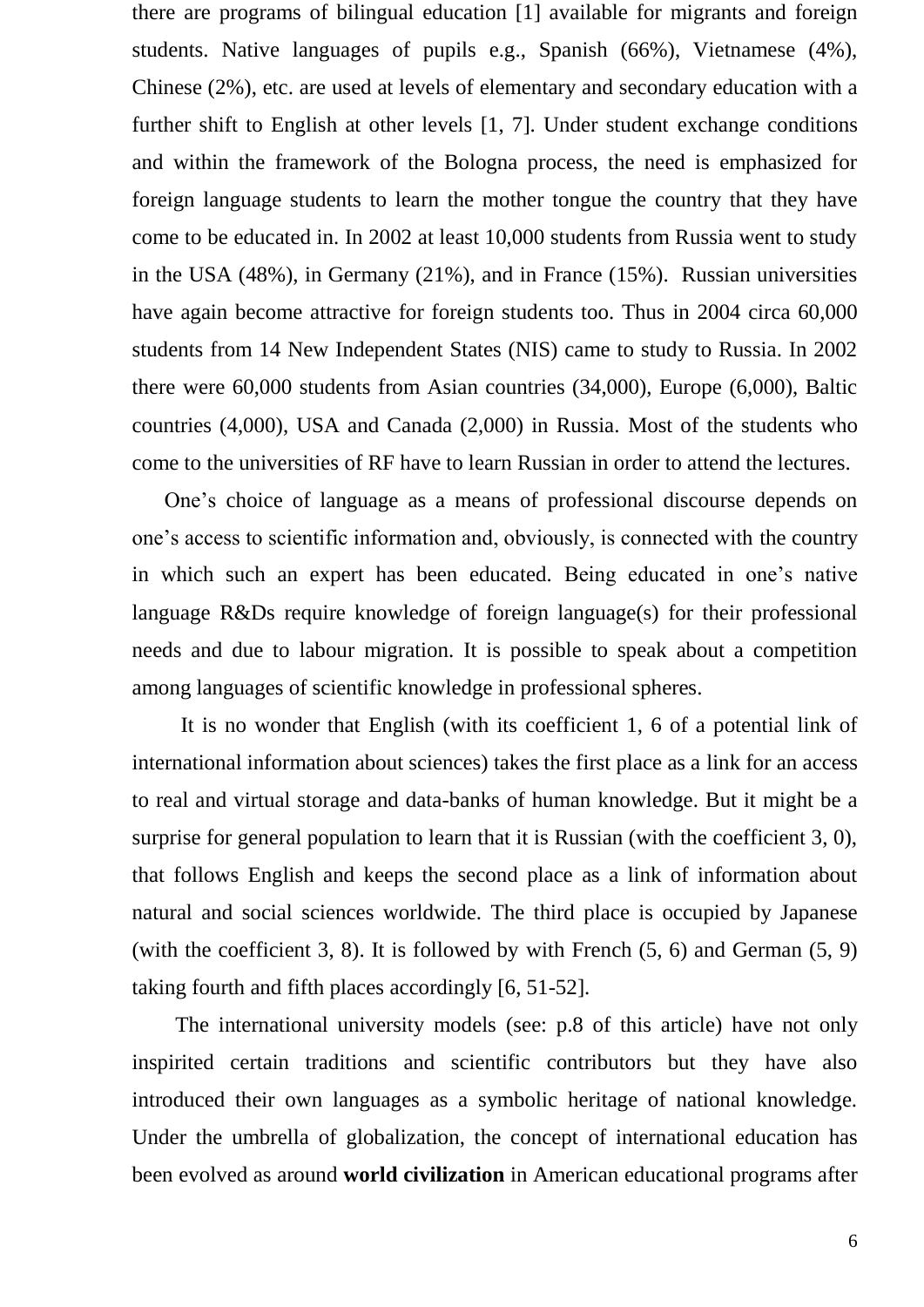the Second World War [7, 69]. Universities of USA organized projects to study world cultures together with the UNO and the UNESCO. In the 1970 somewhat forty nations participated in half of the cross-cultural projects. More than 400 world languages came into focus in those projects. They were devoted to Latin America (30%), Asia (28%), Europe (20%), former USSR (18 %) and African countries (14%) [8, 304]. The USA faces needs in cross-cultural studies as well as by now 17 states of the USA have special Laws declaring English as the official language, e.g., Arizona (1988), Arkansas (1987), California (1986),Colorado (1988), Florida (1978), Illinois (1969), etc. This shows that even within a country a choice of a language for professional education is not a simple one. This makes us to look to the pragmatical aspects of education and to look at it from the point of view of labour market demands related to local (national, regional) and global (international, transnational) organizations and cooperations.

 **There are four major labour sections of employment distribution**: agriculture, industry, service and information. Let us compare available statistical data about national employment as indicated by The Year Book Statistics /1994/ for the USA, Germany, Hungary, Russia, China and Japan (The Table 2).

 **TABLE 2** Economically Active Population in Four Major Labor Sections (in 1990-1993) of Japan, China, Russia, Hungary, Germany, USA / persons aged 16 and over/.

| uman<br>$R_{\rm H}$ and $R_{\rm H}$ and $R_{\rm H}$ are $R_{\rm H}$ and $R_{\rm H}$ and $R_{\rm H}$ and $R_{\rm H}$ and $R_{\rm H}$ and $R_{\rm H}$ and $R_{\rm H}$ and $R_{\rm H}$ and $R_{\rm H}$ and $R_{\rm H}$ and $R_{\rm H}$ and $R_{\rm H}$ and $R_{\rm H}$ and $R_{\rm H}$ and |       |       |        |         |         |         |  |  |
|-----------------------------------------------------------------------------------------------------------------------------------------------------------------------------------------------------------------------------------------------------------------------------------------|-------|-------|--------|---------|---------|---------|--|--|
| Sections:                                                                                                                                                                                                                                                                               | Japan | China | Russia | Hungary | Germany | The USA |  |  |
| Agriculture                                                                                                                                                                                                                                                                             |       |       |        |         |         |         |  |  |
| Industry                                                                                                                                                                                                                                                                                |       |       |        |         |         |         |  |  |
| Service                                                                                                                                                                                                                                                                                 |       |       |        |         |         |         |  |  |
| Information                                                                                                                                                                                                                                                                             |       |       |        |         |         |         |  |  |

 Even if in the national statistics in those sections are specified according to local national standards, the main trends can obviously be seen. Agriculture is the main employment in China. In the post industrial countries USA, Germany, and Japan service and information are prominent. In Russia industry and information are is dominant section of employment. Under conditions of globalization a spread of new technological networks for communication online has laid grounds for the needs of digital technologies in all labour sections including the agriculture. It means that each labour section of nowadays requires R&Ds or experts in technology. A question arises how to educate and train operators and technicians at Universities around the world to make them capable to work (a) in each of the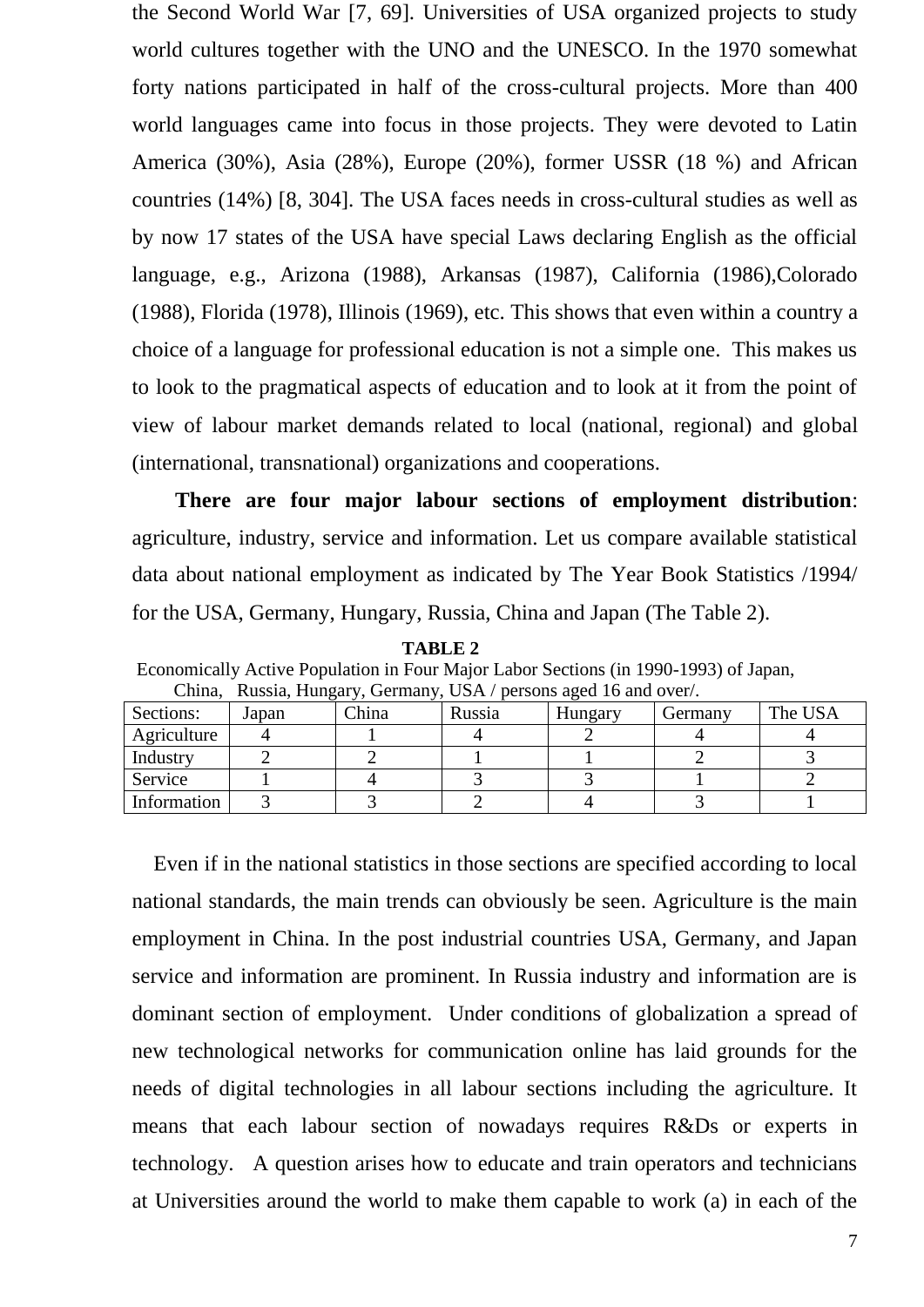four major labour sections and of (b) different countries. There are some peculiarities of each labour section as far as operative and instrumental aspects are concerned. They are usually considered by professionals working in the Section as well as by technical operators. There are also differences in communication and information technologies produced by various countries. That is why the problem of international models of higher (University) education has become so urgent in the 21<sup>st</sup> century.

 **The five international models of universities** i.e., American, British, German, French, and Russian models have been recognized, as significant international models of higher professional education. Due to scientific contribution of their highly qualified experts and professionals into world knowledge those models of universities are well known and they attract students from all over the world. Even if within a country universities can vary a lot it is possible to specify those models of universities.The **British model** is the most traditional being famous for its fundamental theoretical content and practical issues of education. The Open University has been available since 1971 for distance learning, teaching using the media of radio and TV. **The French model** orients to centralization and universalism in knowledge. Technology is a separate division in its educational curriculum. The **German model** was influential in Europe in the 19th c., especially in Scandinavia and Russia. The rights of students to form their own programs for learning and the rights of professors to represent their subjects and research were first declared in German universities, although it was reduced in the Nazi period. Now it is reviving through unification and is restoring its international connections.

 British, German and French models prevailed as influential in Europe until the  $19<sup>th</sup>$  century. During the  $20<sup>th</sup>$  century Russian and American models dominated. **The American model** of higher education was developed under the influence of all four models through migrant professors from Europe*.* A range of services for the general public disseminated through the mass media and educational TV programs exist. **The Russian model** is also integrative and was based on Byzantine traditions. It had strong connections with German & French universities before the 1930. Today the Russian model maintains its international contacts in sciences. In Russia training is taken up by students through part-time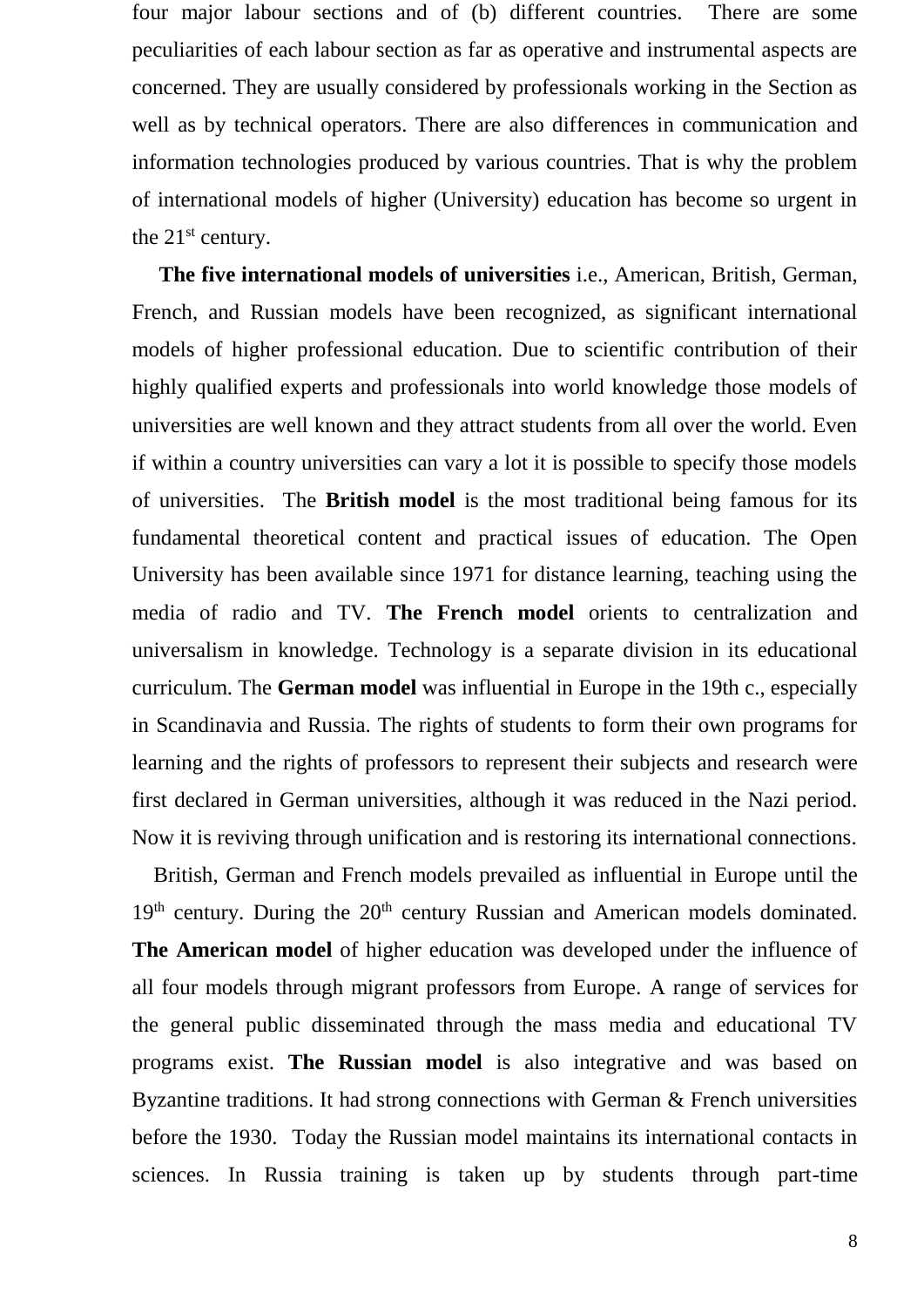correspondence courses and at evening classes. Public Universities for the general population and educational programs on TV and radio were popular before the 1990. Two events are to be taken into consideration when speaking about the influence of the American model of university education in the  $1960<sup>th</sup>$  and the technological revolution of 1997 that introduced educational programs via the Internet and mass media. As to the Russian model of education in the domains of natural sciences no one can forget the success in the 1950's and 1960's with technical and scientific research and development. Today American and Russian models of universities are recognized as the leading authorities in fundamental theories with a particular emphasis on the practical utility of knowledge.

 The five models of university education have influenced other models of higher education in the world. Thus, the **French model** was introduced in Tunis, Quebec, Indochina, Latin America, Brazil, and the Pacific. The **English model** was introduced into India, Africa, Malay, The Near and Far East and dominates in Canada, Australia, South Africa, and New Zealand. The **American model** was introduced to some regions of the East, Far East, North Africa, and the Central Asia. The **Russian model** has been adopted by universities in the NIS (New Independent Countries, which the former Soviet Republics are now called). The extent and range of each model's influence varies according to the economic and political environment. However, the success of the expansion of universities in the world mainly depends on the enthusiasm of local elite and national intellectuals. An expansion of these five models of universities in other parts of the world means not only a spread of the traditions of educational content and their forms of administrative organization of Universities in Europe, USA and Russia, it also means that the languages of these models, i.e. English, French, German and Russian have become dominant as the communicative means of professional education.

#### **Some Conclusions:**

**1.** Since technologies are seen by local economies as a panacea, the needs for experts and R&Ds to operate them increase. Demands for R&Ds at regional labour market level do not always meet with the quantitative and qualitative assurance criteria of local universities. Hence experts from other countries are employed using the green-cards programs which give a chance for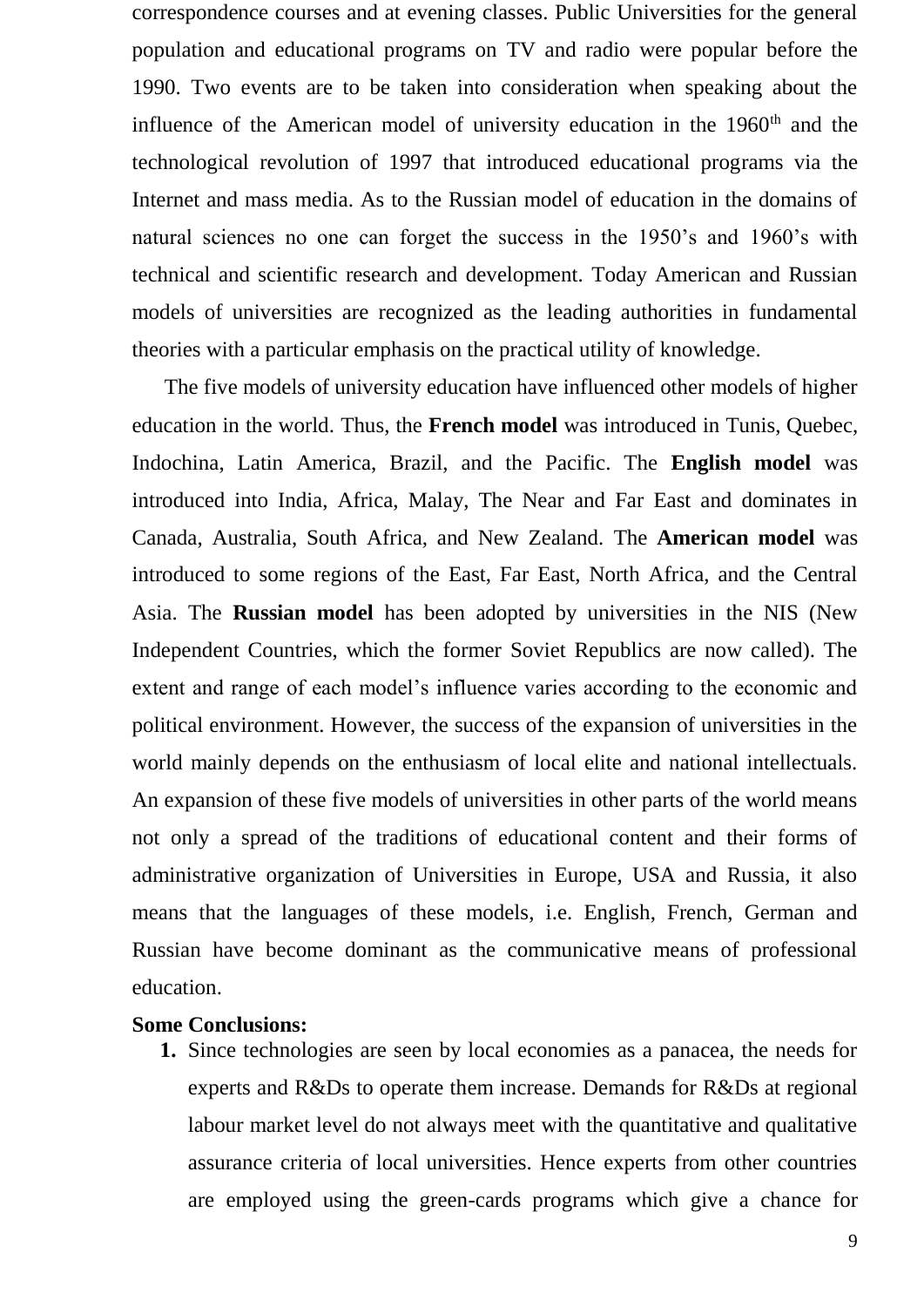- immigrants workers with higher education to nativization or becoming a citizen of the country if they have jobs there. Labour migration is in a focus of sociological and sociolinguistics surveys. The problem of a means of communication in professional spheres under condition of ethnocuiltural and lingual diversity of staff has not lost its importance in a knowledge society.
- **2.** Since innovations in technologies continually require new qualifications from experts, the concept of continuous education has become very popular. It includes (1) re-education of adults on their working places; (2) additional professional education known also as the tertiary education (3) improvement of one's qualification through seminars.
- **3.** The concepts of **international, professional and permanent** education are revived and revised to speculate on language policies of professional education with a focus on the languages used in instructing students who come to foreign countries for their education. The five models of international universities (American, British, French, German and Russian) have gone through a number of reforms in order to adapt to the needs and demands of their national labour markets, demanding qualified technicians for the four main sections of employment: agriculture, industry, service and information.
- **4.** R&Ds have high expectations from their employees: computer literacy, good knowledge of at least one foreign language and abilities to regard crosscultural communicative etiquettes in the work place. The success of regional educational institutions depends on their capacity to respond to the demands of labour markets under the conditions of a multilingual environment of modern society.
- **5.** A comparative analysis of hard competition between the USA, Europe and Asia with a focus on the distribution of technicians, scientific workers and R&Ds as related to the needs in education and the requirements for their jobs has shown that there is a competition among universities of various countries as well as serious competition among universities within a country for knowledge and innovations in technologies and natural sciences.